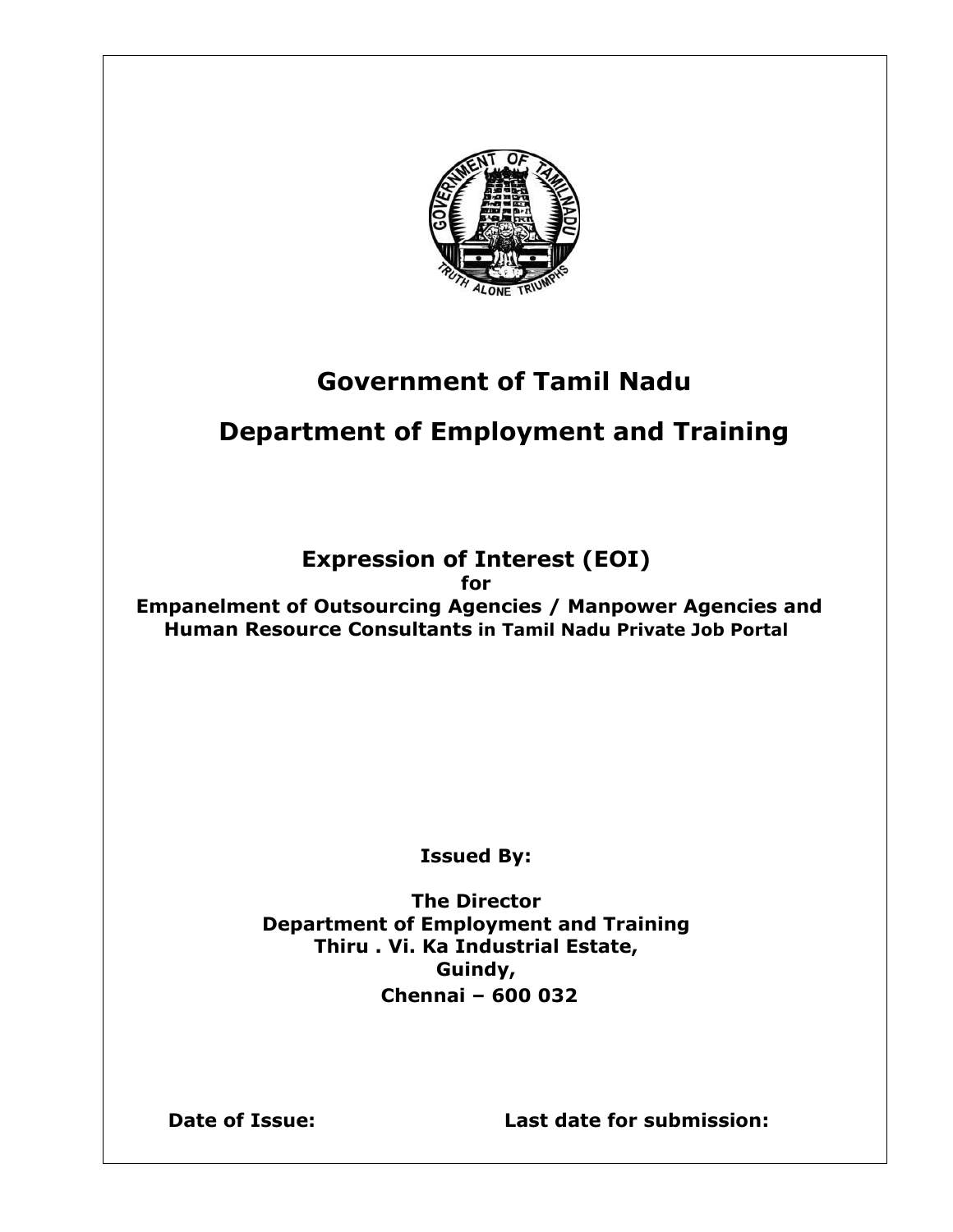## **1. Introduction**

The Tamil Nadu Private Job Portal [www.tnprivatejobs.tn.gov.in](http://www.tnprivatejobs.tn.gov.in/) connects Employers and Job seekers and facilitates fulfillment of manpower requirements of Employers in Private Sector. Employers including Micro, Small, Medium Enterprises and large scale industries register and select the manpower as per their requirements, likewise the registered job seekers can also select the employers as per their expectation such as range of salary / area of work / qualification and desire.

## **2. Objective**

The basic objective of the Expression of Interest (EOI) is to empanel Outsourcing Agencies, Manpower Agencies and Human Resource Consultants to facilitate, strengthen and regulate the employment opportunities of Job seekers registered in the Tamil Nadu Private Job Portal. The Department of Employment and Training represented by the Director will enter into a Memorandum of Understanding (MOU) with the empanelled Outsourcing Agencies, Manpower Agencies and Human Resource Consultants to implement the above objective.

## **3. General terms and conditions**

### **3.1 Applicable Laws**

- a) The Empanelment Process shall be governed by, and construed in accordance with, the laws of India and the Courts at Chennai shall have exclusive jurisdiction over all disputed arising under, pursuant to and /or in connection with the empanelment process.
- b) The Outsourcing Agencies / Manpower Agencies and Human Resource Consultants shall undertake to observe, adhere to, abide by, comply with and notify the Department about all laws in force or as are or as made applicable in future related to salary / wages, working conditions and Labour laws wherever applicable.

## **3.2 Confidentiality**

- 1. Information relating to the examination, clarification, evaluation and recommendation of the Outsourcing Agencies / Manpower Agencies and Human Resource Consultants shall not be disclosed to any person who is not officially concerned with the process.
- 2. Director of Employment and Training will treat all information, submitted as part of the Proposal in confidence and will require all those who have access to such material to treat the same in confidence.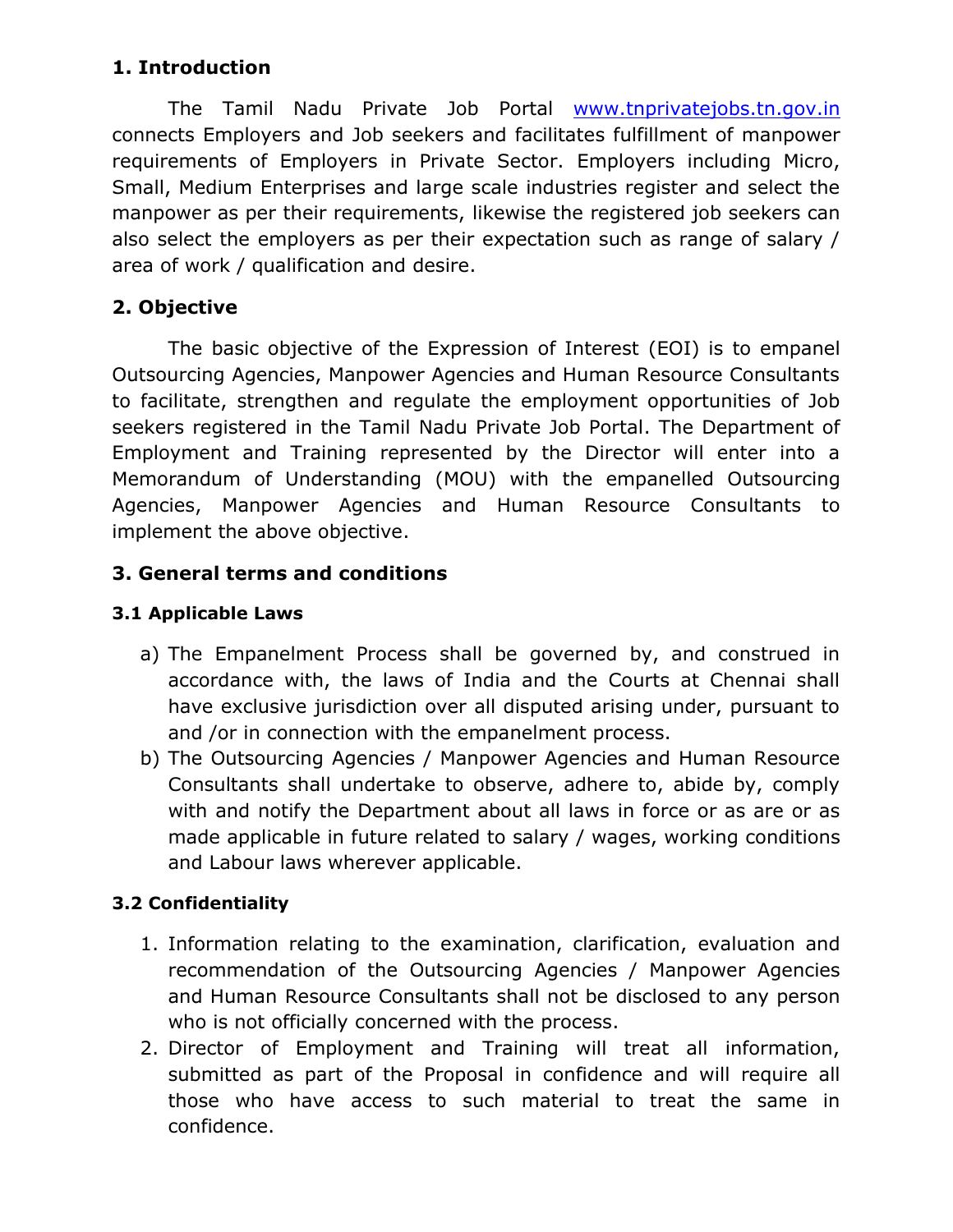## **3.3 Ethical Standard**

Tamil Nadu Private Job Portal requires that Outsourcing Agencies / Manpower Agencies and Human Resource Consultants observe the highest standards of ethics while applying for the Expression of Interest (EOI).

If it is noticed that the Outsourcing Agencies / Manpower Agencies and Human Resource Consultants has indulged in Corrupt or Fraudulent or Collusive or Coercive or Obstructive practices in the above process,

- i. Proposal for empanelment will be rejected, if it is confirmed that the Outsourcing Agencies / Manpower Agencies and Human Resource Consultants, directly or through an agent, engaged in corrupt, fraudulent, collusive, coercive or obstructive practices for the empanelment.
- ii. It will be a sufficient ground for Director of Employment and Training in future to terminate the MOU and initiate black listing of the empanelled Outsourcing Agencies / Manpower Agencies and Human Resource Consultants.

#### **3.4 General Terms of Proposal Submission**

- 1. Each Outsourcing Agencies / Manpower Agencies and Human Resource Consultants must submit a single proposal.
- 2. Sub-contracting, sub-letting, franchisee arrangement of any kind for placement of Employment with any other agency is not permitted.
- **3.** One Application per Outsourcing Agencies / Manpower Agencies and Human Resource Consultants can cover multiple districts.

#### **3.5 Eligibility Criteria**

Outsourcing Agencies / Manpower Agencies & Human Resource Consultants:

- 1. Financial results of past three years supported by audited accounts and Income Tax Certificate for last three years along with Certificate of Registration, PAN, GST, Annual Turnover registration etc. be submitted.
- 2. The details of Tie-ups with the Companies/ Industries for which manpower requirements will be provided. .
- 3. Past 3 years record of placement activities undertaken by the Outsourcing Agencies / Manpower Agencies & Human Resource Consultants.
- 4. Process or Methodology adopted for short-listing the candidates to the prospective vacancies of the employers.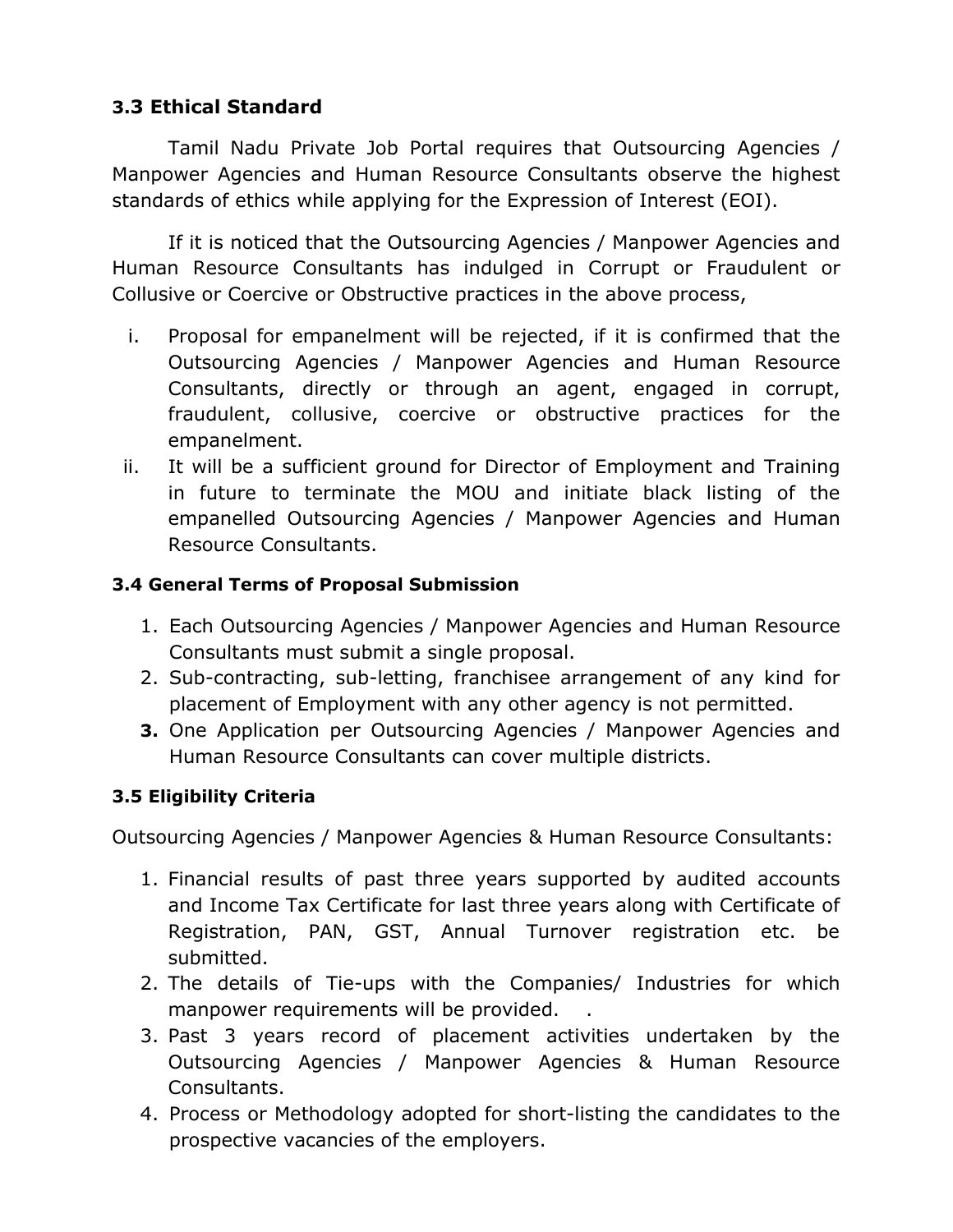- 5. Any other recruitment / Human Resource related activities performed under any Government projects / schemes, if applicable may be submitted.
- 6. Applicants should ensure that they satisfy all the relevant conditions of eligibility while applying for the EOI.
- 7. Feedback from the clients and the candidates who have been successfullyplaced in the Private Sector.
- 8. Relevant Documents to be produced in support of the above details.

## **3.6 Placement**

- 1. Outsourcing Agencies / Manpower Agencies and Human Resource Consultants should not collect any fees or remuneration from the Job seekers for placement.
- 2. All kind of placements to be promptly updated in the Private Job Portal in the prescribed format.
- 3. The details of placements should be given on time without any delay.
- 4. The resume or candidate profiles and related data should not be used for any other purpose other than referring to Employers.
- 5. Failure to adhere to the Memorandum of Understanding (MOU) will result in blacklisting the Agency.
- 6. Post-Placement Tracking details to be maintained for all placed candidates for not less than 3 months and updated the prescribed format in the Tamil Nadu Private Job Portal.

## **3.7 Amendments to Memorandum of Understanding:**

Director of Employment and Training may at any time order the empanelled agencies to make changes within the general scope of the MOU, in any one or more of the following:

- 1. The minimum requirements of service delivery like minimum salary, etc.
- 2. The related services to be provided by the empaneled Outsourcing Agencies / Manpower Agencies and Human Resource Consultants for the benefit of the placed candidates.

#### **4. Right to accept or reject the Proposals**

1. Notwithstanding anything contained in this EOI, Director of Employment and Training reserves the right to accept or reject any proposal and to annul the empanelment process and reject all proposals at any time without any liability or any obligation for such acceptance, rejection or annulment, and without assigning any reasons thereof.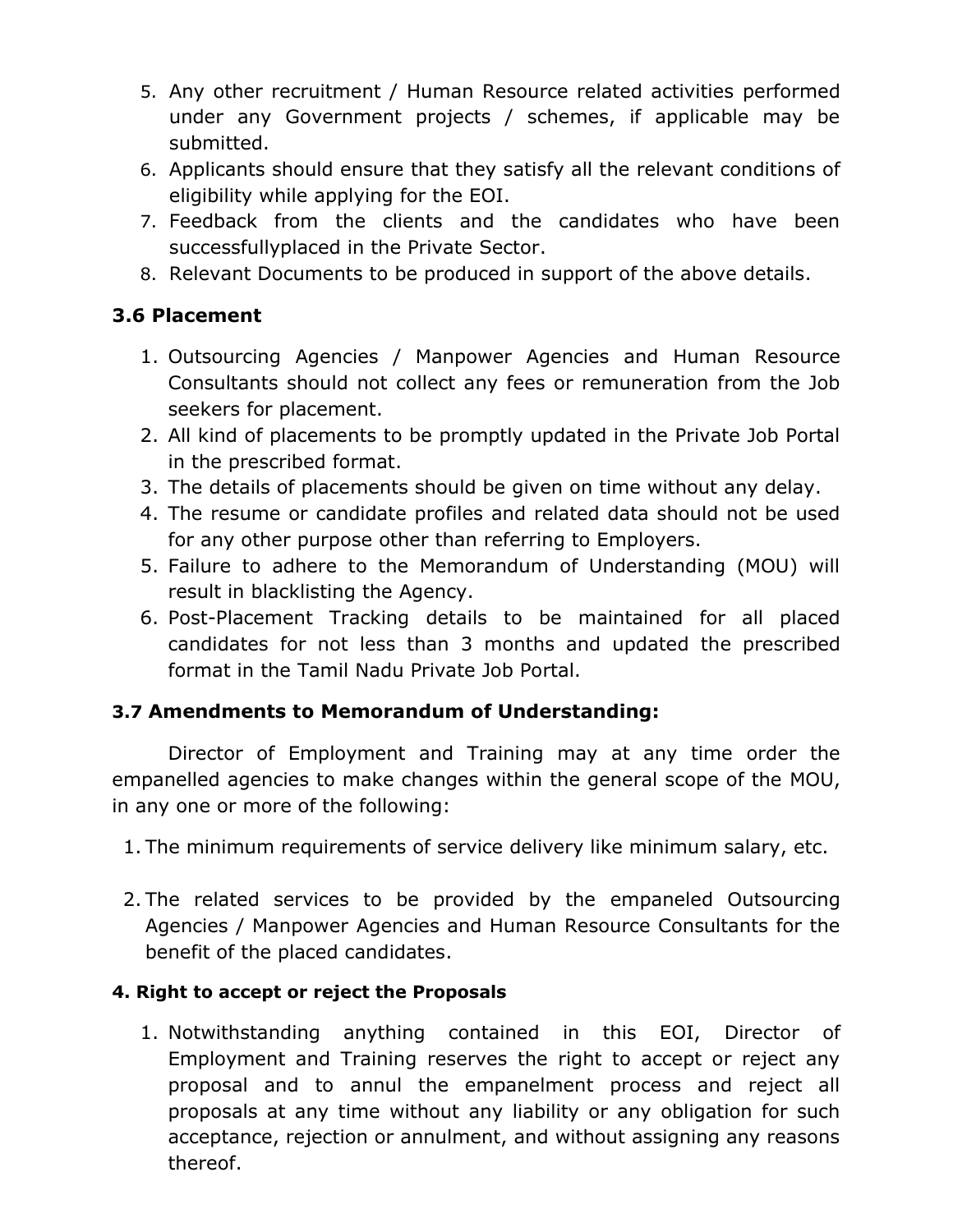2. In case it is found during the evaluation of proposals or at any time before signing of the Agreement or after its execution and during the period of subsistence thereof, that one or more of the pre-qualification conditions have not been met by the Outsourcing Agencies / Manpower Agencies and Human Resource Consultants or that the Outsourcing Agencies / Manpower Agencies and Human Resource Consultants has made material misrepresentation or has given any materially incorrect or false information, the Outsourcing Agencies / Manpower Agencies and Human Resource Consultants shall be disqualified forthwith and the MOU, if signed, shall be liable to be terminated by a communication in writing by Director of Employment and Training to the Outsourcing Agencies / Manpower Agencies and Human Resource Consultants, without Director of Employment and Training being liable in any manner whatsoever to the Outsourcing Agencies / Manpower Agencies and Human Resource Consultants.

#### **5. Termination**

Director of Employment and Training, at its discretion, can terminate the empanelment of an Agencies earlier than the expiry of 2/3 year period in the event of failure of Outsourcing Agencies / Manpower Agencies and Human Resource Consultantsin Tamil Nadu Private Job Portal to remain eligible in view of prevailing eligibility conditions (as revised from time to time) or to perform as per terms and conditions of MOU or other relevant reasons(s) given in writing to the Outsourcing Agencies / Manpower Agencies and Human Resource Consultants.

#### **6 Process to register as a Training Partner**

Interested Outsourcing Agencies / Manpower Agencies and Human Resource Consultants should apply for EOI to the Director, Directorate of Employment and Training in the prescribed format uploaded in the Tamil Nadu Private Job Portal [www.tnprivatejobs.tn.gov.in.](http://www.tnprivatejobs.tn.gov.in/)

The filled in application along with relevant documents should be submitted to the below mentioned address by post within the last date for submitting the Expression of Interest.

> The Director, Directorate of Employment and Training, No: 16 Alandur Road, Thiru. Vi. Ka Industrial Estate, Guindy, Chennai – 600 032. Contact No: 044-22500900 044-22500911.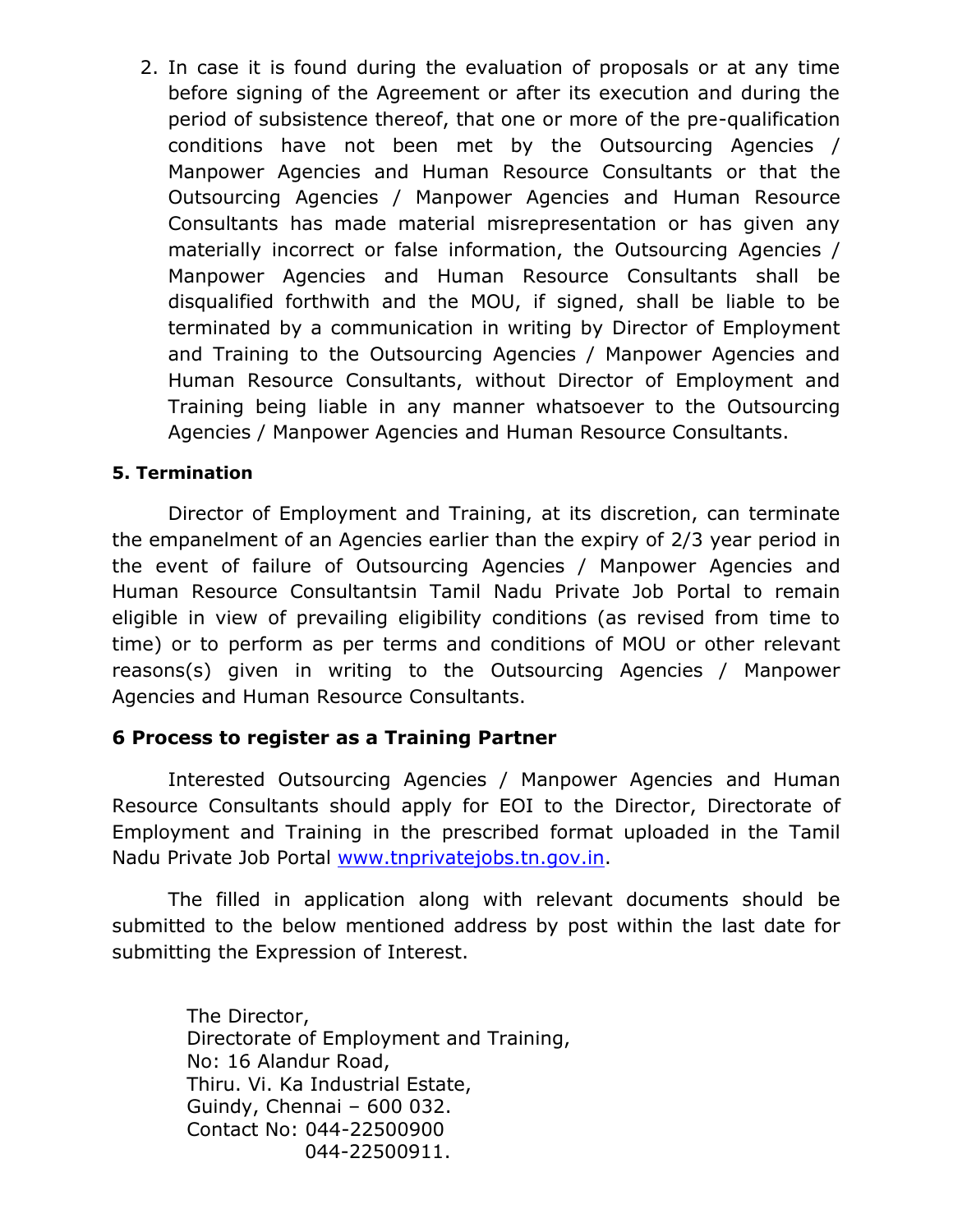## **7. Addeda:**

- Any Addendum thus issued will be uploaded in the website [www.tnprivatejobs.tn.gov.in.](http://www.tnprivatejobs.tn.gov.in/) Director of Employment and Training will post the addendum/replies to the queries on the Director of Employment and Training website without identifying the source of queries.
- In order to afford the Outsourcing Agencies / Manpower Agencies and Human Resource Consultants a reasonable time for taking an Addendum into account, or for any other reason may be extended. Director of Employment and Training may, at its own discretion, extend the timelines mentioned having due regard for the time required by the Outsourcing Agencies / Manpower Agencies and Human Resource Consultants to address such amendment.

#### **8. Force Majeure**

For purposes of this clause, Force Majeure means an event or situation beyond the control of the successful Outsourcing Agencies / Manpower Agencies and Human Resource Consultants that is not foreseeable, is unavoidable, and its origin is not due to negligence or lack or care on the part of the empanel Outsourcing Agencies / Manpower Agencies and Human Resource Consultants. Such events may include, wars or revolutions, fires, floods, epidemics, quarantine restrictions, and freight embargoes.

#### **9. Disclaimer**

- 1. Director of Employment and Training reserves the right to reject any or all of the EOIs submitted in response to this EOI document at any stage without assigning any reasons whatsoever.
- 2. Director of Employment and Training also reserves the right to hold or withdraw or cancel the process at any stage under intimation to the Outsourcing Agencies / Manpower Agencies and Human Resource Consultants who submit the EOI.
- 3. Director of Employment and Training reserves the right to modify or amend or add to any or all of the provisions of this EOI document or cancel the present Invitation and call for fresh Invitations.
- 4. Neither Director of Employment and Training nor their employees will have any liability in case of non-receipt of any correspondence from them to the Outsourcing Agencies / Manpower Agencies and Human Resource Consultants due to network problems or any other system related issues.